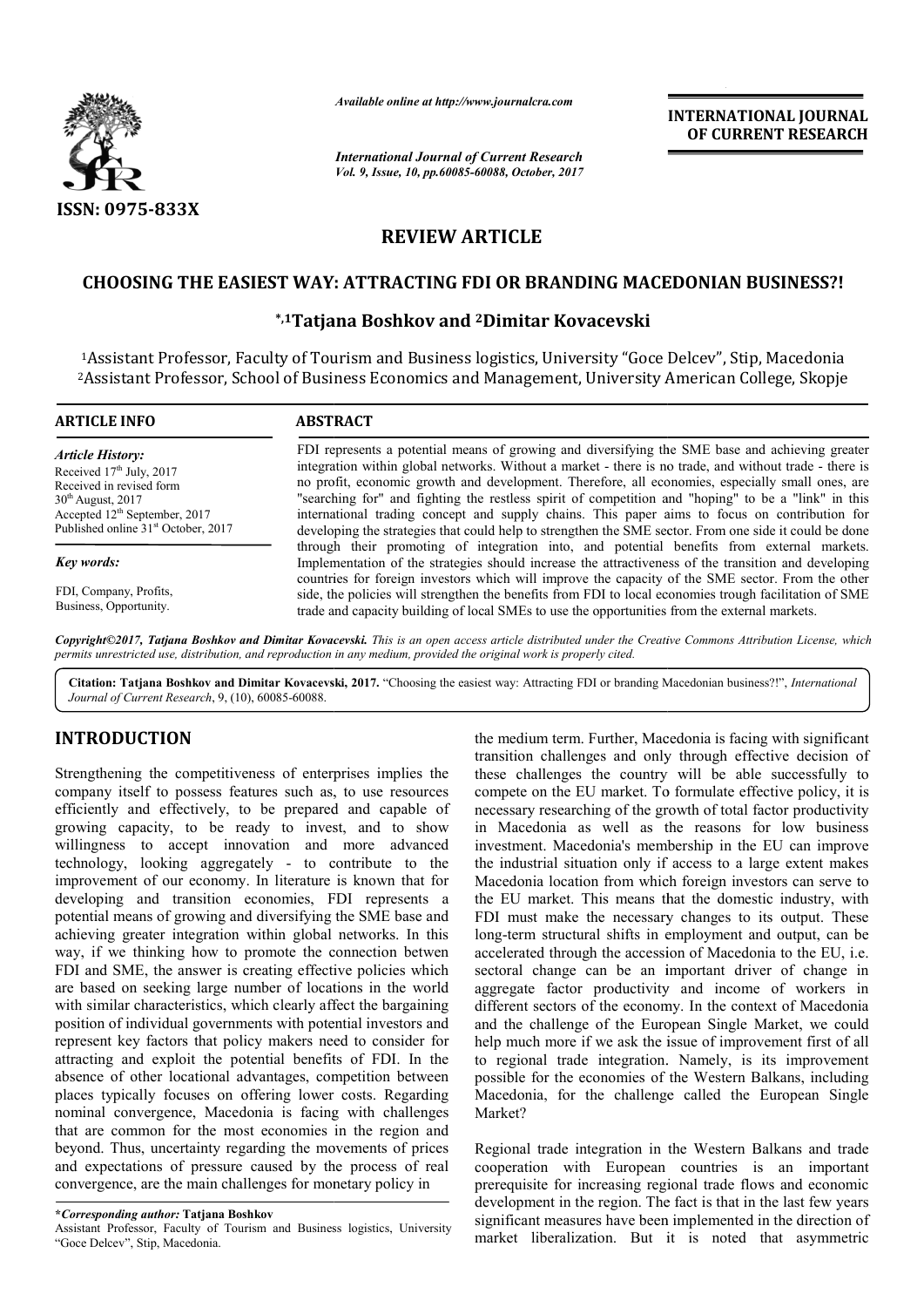liberalization has not yet contributed to improving the position of the Western Balkans, emphasizing Macedonia on the European market. This is precisely what can give the right to consider CEFTA as a pre-accession financial instrument in the light of future integration with the European Union.

#### **Literature review**

Foreign direct investment is an integral part of an open, international economic system and a major potential catalyst for development. The potential benefits of FDI for host economies include (Lall, 2001):

- Increasing the supply of capital;
- Technology and knowledge transfer;
- The generation of employment and human capital;
- The effect on enterprise development, through linkages and spillover effects.

An additional source of capital is clearly important in countries where financial constraints act as a major barrier to development. The extent to which potential positive externalities from FDI are achieved in practice is likely to be affected by a variety of factors at the macro- and micro- levels. There is example where FDI has also made a significant contribution to the development of the "high tech" cluster, through linkages between technology partners (Khalid, 1995). In this case, the role of policy was to enhance the development of an initial clustering of research centres by contributing to the attraction of the city as a destination for inward investment. This was achieved through a combination of establishing a consistent policy framework, offering a degree of predictability for foreign investors and an active promotion programme to attract FDI (OECD, 2002). In transition and developing countries the development of FDI-SME connection would be assisted if the provision of support for the internationalisation of domestic firms in developed countries included co-operation with business support agencies in transition and developing countries. This could help to facilitate partner searching and assisting firms to prepare to co-operate with local suppliers, including raising awareness and understanding of the local business culture; planning for co-operation; and training management and key staff (Boshkov and Kokaroski, 2014).

#### **FDI on the Agenda of Macedonian policymakers**

Foreign Direct Investments are an integral part of the open, international economic system and are a major potential catalyst for development, which is a reason to be challenged on the agenda of politicians and as a theme for analysis and suggestions of the academic environment. As far as Macedonia and FDI are concerned, the review shows that they are reduced to -17.63 million euros in September 2015. In the period from 2003 to 2015, FDI an average of 36.87 million euros, reaching the highest level for the entire period of 506 million euros in November 2007 and the lowest record -48.03 million euros in July 2010.

Apart from the fact that the reports show that our export driver is FDI (Bunardzik), as benefits from FDI for Macedonia, we can mention:

- increasing the supply of capital;
- transfer of technologies and knowledge;
- generating employment and human capital;

• the development of enterprises, through network links and "spillover" effects.

An additional source of capital is particularly important for countries where financial constraints are a major obstacle to their development. The extents to which potential positive externalities of the FDI are exercised in practice are likely to be influenced by various factors at the macro and micro level. In this context, it is already known that in Ireland, Irish firms

are focused on international supply opportunities realized through the formation of a new agency called the Enterprise Ireland. This agency works with the indigenous industry to improve sales, exports and profitability through a range of support programs with a worldwide network of resource provision offices that serve to identify international supply capabilities. This agency is deemed particularly deserving of the appearance of Irish MNC in achieving its foreign goals.

Key policy issues are related to creating conditions for attracting foreign investment, along with policies to encourage and facilitate various forms of cooperation between investors and domestic enterprises. In this way, the role of the policy to attract FDI involves the inclusion of:

- promotional activities;
- creating an appropriate and effective legal and regulatory framework;
- capacity building programs for potential suppliers involving training and quality assurance;
- various business support services and involved intermediaries.

Strengthening the competitiveness of enterprises implies the company itself to possess features such as, to use resources efficiently and effectively, to be prepared and capable of growing capacity, to be ready to invest, and to show willingness to accept innovation and more advanced technology, looking aggregately - to contribute to the improvement of our economy. Another important strategy for promoting and strengthening the link between FDI and enterprises is the availability and facilitation of access to credit, to improve trade and investment capacity of enterprises. The access to finance for the purpose of development can be increased by ensuring that contracts are easily applicable; collateral and security issues are competitively solved; the legal framework provides sufficient number and type of financial instruments to be used, etc. In transition countries, the link between companies and FDI will be helped if the provision of support for the internationalization of domestic firms in developed countries is realized through cooperation with business support agencies in a transition country. This could help facilitate the search for a partner and, at the same time, companies to prepare themselves for cooperation with local suppliers, including raising awareness and understanding of local business culture, a plan for collaboration as well as training, employee choice, and so on. Since FDIs derive from developed countries, they can see it as a challenge, except for profit, that is, policy makers should be a benchmark for the importance of social responsibility, developing the more current supply chain management, technical support projects, or infrastructure for companies in developing countries. Another important strategy to promote and strengthen the connection between FDI and SME is facilitation availability and access to loan and equity finance, particularly medium to long-term opportunities to improve trade and investment capacity of SMEs. Access to finance for development purpose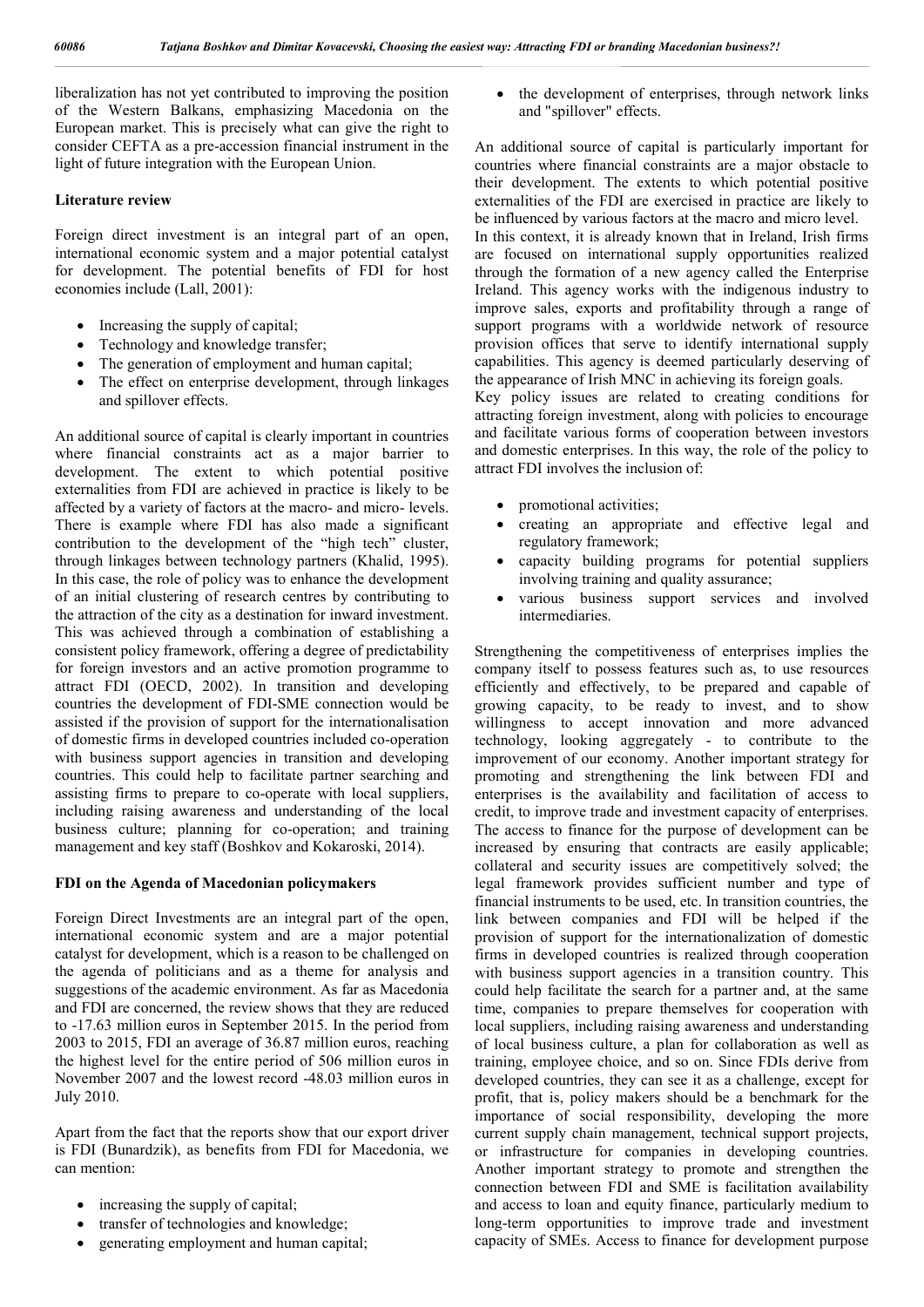may be enhanced by ensuring that contracts are easily enforceable; issues of collateral and security are managed competitively; financial institutions are managed prudently and are trusted by depositors; legal frameworks enable a sufficient number and type of financial instruments to be used; financial institutions other than banks are functioning; SMEs are encouraged to keep good accounting records.

#### **Branding Macedonian Business on EU market**

We always see Macedonia as country which is on the crossroad of major routes in Southeast Europe, meaning that the country provides a link between four main regions in Europe: Central Europe, Aegean Sea, Black Sea and the Adriatic Sea. We use this as translation for interesting country for investments.But about our positioning and branding on the EU market? How to move from contacts to contracts? One is sure, new markets – new opportunities. In general, linking Macedonian business with the EU is a process that will undoubtedly accelerate Macedonian business success and market operations. Regional and local businesses are entitled to require co-finansing of their business in the direction of improvement of quality and meeting standards of the business. Exporting the business in the European Union requires a lot of knowledge of both local and international EU regulations, standards, export strategies, international partnerships with EU companies, Legal consulting – EU legislation, Marketing strategies. Maybe for the most Macedonian companies will be easy to think (and act) for Croatia as a link to get know better the EU market competition and consumers desires. Another important moment in branding on international markets is emotion of the customers. Emotions are what drive decisions. Emotions make consumer decisions easier and create an added value for the enterprise or the product. In a consumer society like ours, it becomes more difficult for companies to distinguish their product from the competition. A good costperformance ratio is often not sufficient enough. Companies must differentiate their products of functionally equivalent competition products by emotions, because emotions make products become brands. Brands create emotions, provide values, they activate, connect, strengthen the loyalty of the customer and are seldom substituted with other brands.

In order to activate emotions and communicate suitable values as well as to set up a long-term strategy, it is necessary to be totally aware of the needs of the target group. Macedonia disposes of a huge number of recognizable and strong brands, which develop steadily to a good competition of international brands. Despite, there is a lack of inquiries and assistances regarding the establishment and long-lasting supervision of brands. So existing agency which offer brand rankings, based on a quantifiable emotional value is very important. In order to get more competitive - also compared to international brands companies need to have the possibility to measure their additional value, in relation to the existing competition, and to steer it strategically. Furthermore, Macedonian brands will be compared with international brands and classified in the respective categories, concerning brand loyality, brand consciousness, perceived quality and brand associations. In this regard, marketing strategies and activities that could be undertaken are: *1) Constant innovation, 2) National and international trademarks protection, 3)Product differentiation through branding and designs, 4)New international markets' penetration 5)Constant marketing campaign, 6) Differentiation of products - technical, informative or distribution* 

*differentiation of products; 7) Change in prices - price increases according to consumer opinion for appropriate price and adjustment to competitors prices, for gaining a temporary advantage; 8) Creative use of distribution channels - using vertical integration forward or backwards, or use channels that are new and unconventional for the industry; 9) Creating an effective and efficient communication with customers that will build an unbreakable connection with the community, affiliation and love for the brand product and the company.*

Also, very important thing is an internet based marketing and sales strategy to penetrate the EU market which is a necessary but not a sufficient strategy to develop EU sales. It cannot deliver sales of any significance. An effective strategy involves a comprehensive, consistent and adequately funded approach embracing a full range of marketing and public relations tactics.

#### **Conclusion: Making contacts to contracts**

Macedonian business are too looking forward to increasing exports in the region, as well as, becoming more competitive<br>on the domestic market. Interestingly enough, some Interestingly enough, some Macedonian companies even see Croatia's EU accession as an opportunity to introduce their products to the wider European market. Yet others warn that Macedonian exports to Croatia will now face a steeper competition from all European products, some of which might very well be offered at prices cheaper than the ones of the Macedonian exports. On a different note, all countries in the region are hoping to attract Croatian investments; namely, with the higher tariffs and quotas, it might be a wise move for Croatian business to move part of their production facilities to the CEFTA countries. Thus, their products would not be facing the CEFTA import regulations. Additionally, this would allow them to evade the higher production costs that come with Croatia's EU membership. Some Croatian factories have already acted to move part of their production facilities to the CEFTA countries, mainly to Bosnia and Herzegovina. Thus, Podravka (a food company) already has part of its production facilities in Macedonia, and Vindija (dairy products company) is investing in increasing its production facilities in Serbia. Krash (a confectionary factory) and Franck (a coffee and snacks factory) have both relocated some of their production facilities to Bosnia and Herzegovina, and TDR (cigarette manufacturer) is doing the same. Cigarettes, in particular, will face much higher import tariffs in CEFTA. Yet many Croatian companies report that they don't let prices in the CEFTA market rise due to the new tariffs and quotas; instead, they would accommodate the costs. Some, like Atlantic Group, already have production facilities both in the CEFTA region and in some EU countries. Hence, some leading analysts in the region even go as far and stand that there is no major changes in the CEFTA market after Croatia became EU member. Thus, what remains is to observe the trends and changes in trade in the CEFTA and EU markets and to let statistics shed light on the future market developments.

### **REFERENCES**

Bishev, Gligor and Boskov, Tatjana, 2015. Exchange rate and export-led growth in SEE6: Economic convergence machine – What happened? What next? In: Održivi ekonomski razvoj - savremeni i multidisciplinarni pristupi - ERAZ, 11-12 June 2015, Belgrad, Srbija.